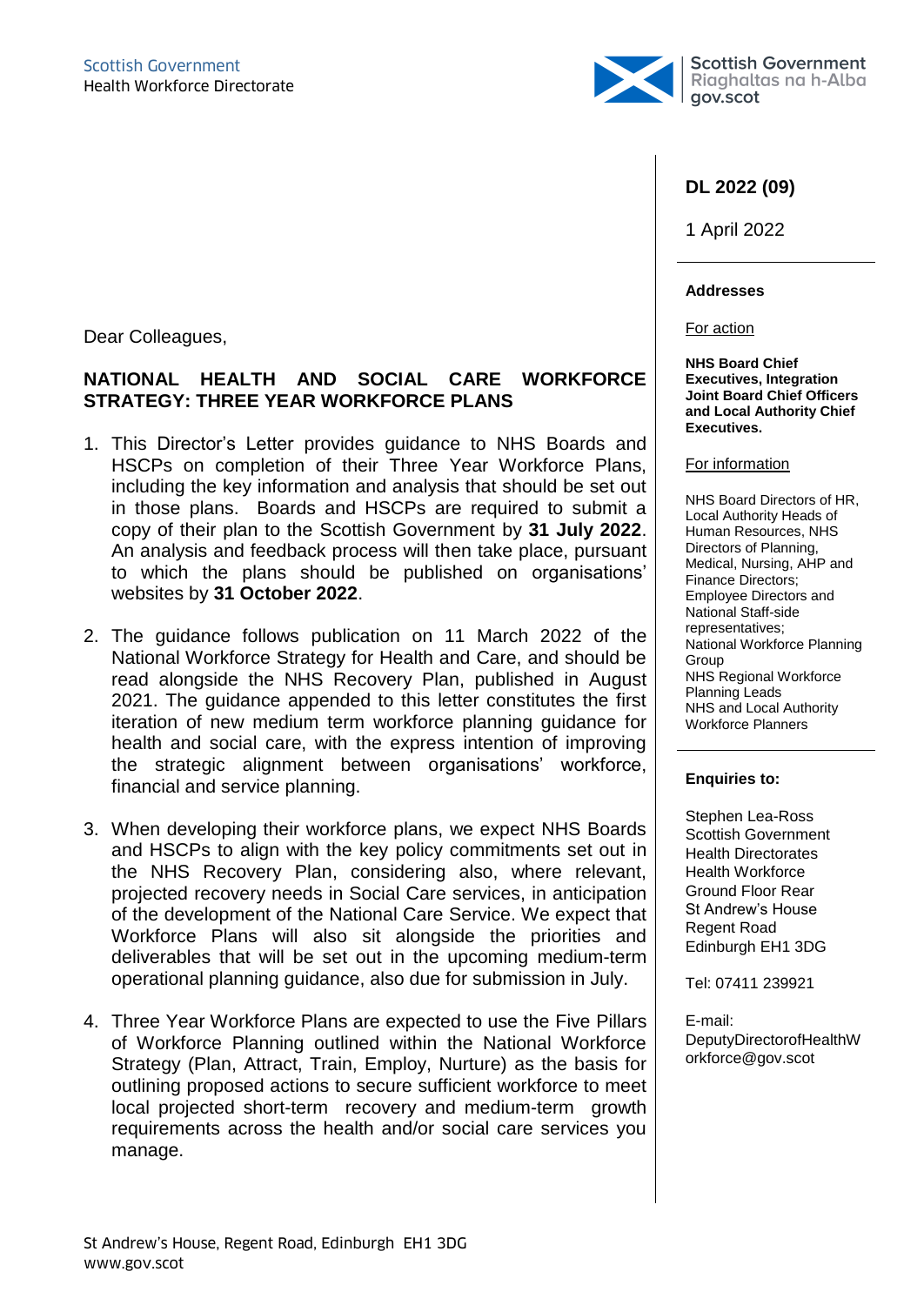# **Actions**

- 5. NHS Boards and HSCPs are asked to use the Guidance to assess upcoming workforce demand and need in their Three Year Workforce Plans, and provide:
	- Information on their current workforce (undertaking a gap analysis comparing demand analysis with current workforce);
	- their assessment of workforce needs to fill the gap; and
	- an action plan to address the gap predicated on the Five Pillars of the Strategy.

#### **Alignment with Service and Financial Planning**

- 6. A key aim of the approach to workforce planning is to ensure a robust and aligned approach across workforce, operational service and financial planning. Three Year Workforce Plans should therefore align with priorities identified in Board Mediumterm Operational and Financial Plans, and HSCP Strategic Commissioning Plans (SCPs). In particular, financial planning assumptions should reflect how you prioritise actions within your local workforce plans (i.e. to support training, new recruitment, retention etc.), so that investment is made in the areas that will make the greatest impact on achieving the Strategy's tripartite ambition leading to long-term workforce sustainability.
- 7. It is recognised that the financial outlook, over the medium term, is highly likely to remain very challenging. In the context of prioritising investment, Boards and HSCPs should, within their Plans, expressly consider approaches to filling existing funded vacancies, and/or opportunities to repurpose vacancies in order to support, inter alia, service reform and different models of recruitment.
- 8. As we finalise the Delivery Framework for health and care services, work is progressing on development of medium-term service planning guidance for NHS Boards, which is planned to be issued by 30 April 2022. As noted above, it is expected that your workforce plans, as far as possible, will reflect and align with the medium-term planning priorities.
- 9. In particular, this should consider where planned future changes to the shape, size, delivery infrastructure and location of services impacts on the quantum of workforce required, their skills and abilities, and changing education and training requirements. This might include, for example, the impact of expanding digital options in the future; of the improvement work being led and coordinated by the Centre for Sustainable Delivery; and the work of the National Treatment Centres.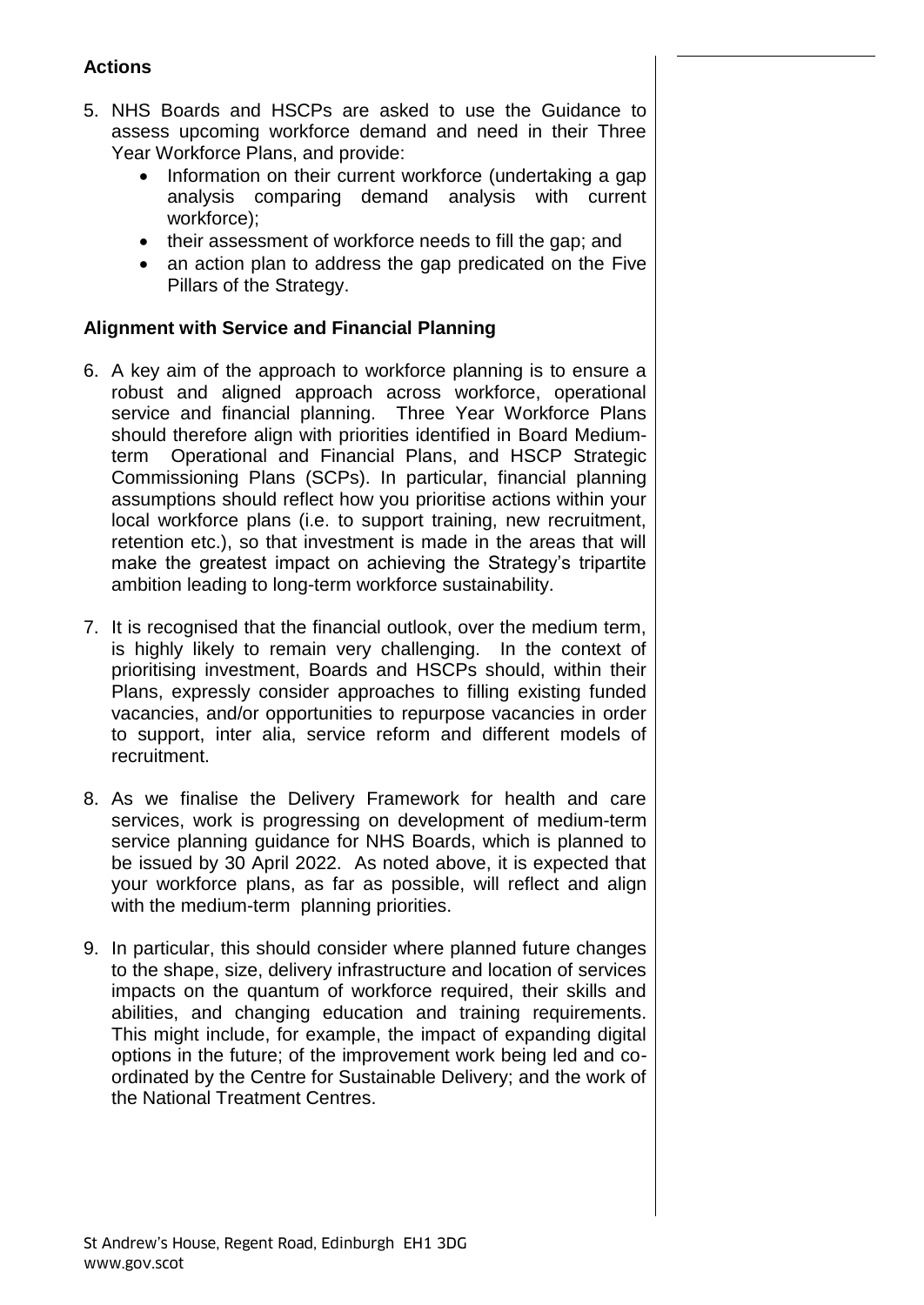## **Aligning workforce and service planning in HSCPs**

10.We recognise that HSCPs are being asked to develop Workforce Plans at a time when they are yet to develop their Strategic Commissioning Plans (SCPs), setting out how they will plan and deliver services over the medium-term , using the integrated budgets under their control. These plans will generally include a high level summary of workforce issues.

# **Scope of Three Year Workforce Plans**

11.The key elements of the guidance appended to this letter relate to all NHS Boards and HSCPs. We recognise however the distinct contribution made by National Boards, who will wish to engage with their respective Sponsor Teams in advance of submitting their Three Year Workforce Plans. All Boards and HSCPs are expected to discuss the development of their plan with relevant stakeholders and partners.

### **Timescales**

- 12.The guidance below this Director's Letter sets out the following timescales:
	- **By end July 2022:** Three Year Workforce Plans should be submitted in draft to the National Health and Social Care Workforce Plan Programme Office [WFPPMO@gov.scot](mailto:WFPPMO@gov.scot)
	- **By end August 2022**: Draft Three Year Workforce Plans will be reviewed and feedback provided by Scottish Government;
	- **By end October 2022**: Three Year Workforce Plans to be published on organisations' websites with electronic side copy to the email link above.

Stephen Lea-Ross Deputy Director Directorate of Health Workforce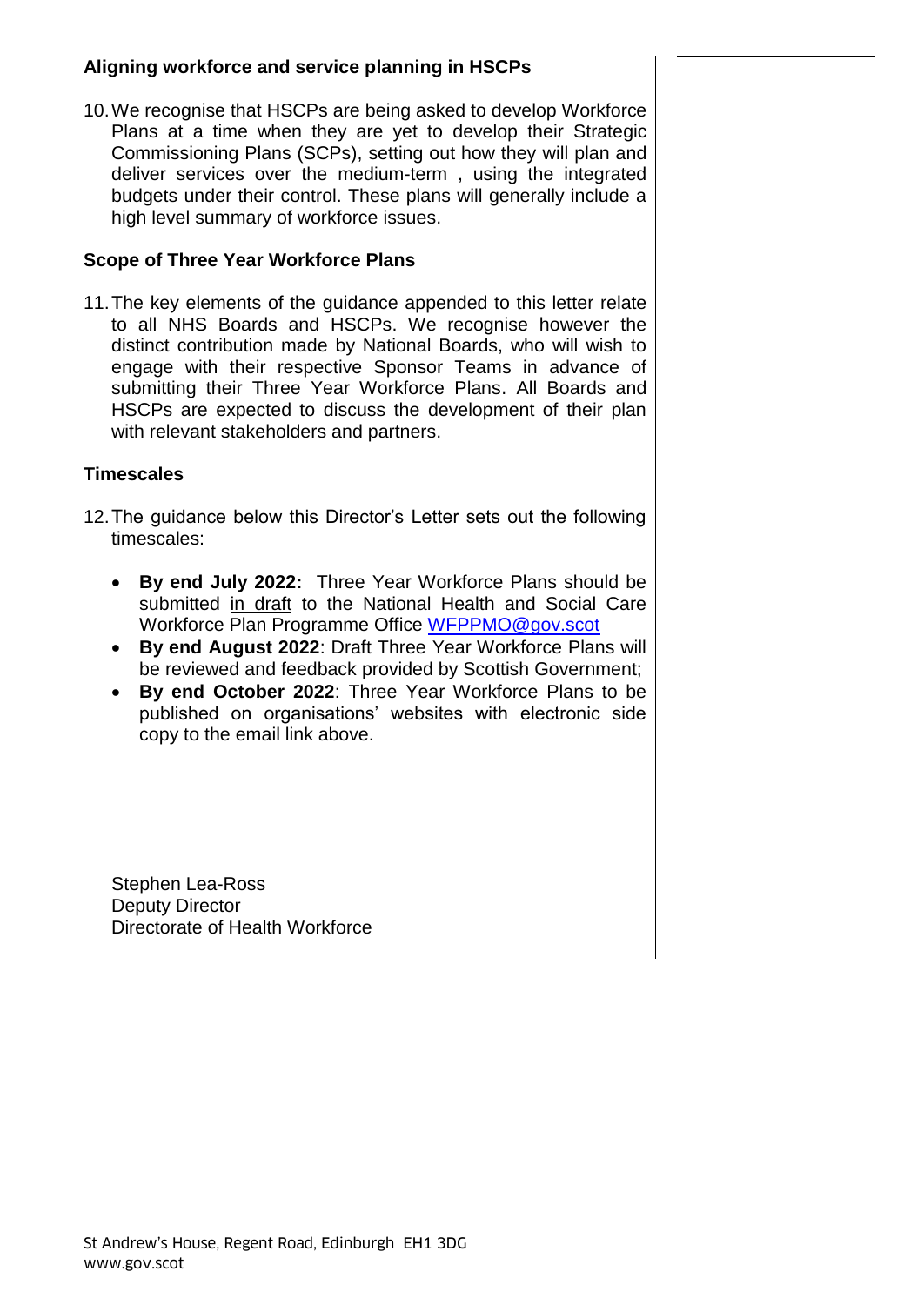# **NHS Scotland Boards and HSCPs: Three Year Workforce Plan Development Guidance**

# **Contents**

# **Introduction**: *About this Guidance*

- 1. Purpose of Guidance
- 2. National Workforce Strategy for Health and Care in Scotland
- 3. Three Year Workforce Plan Content
- 4. Alignment with Service and Financial Plans
- 5. NHS Recovery Plan
- 6. National Care Service for Scotland
- 7. Health and Care (Staffing) (Scotland) Act
- 8. Developing Workforce Plans in Partnership
- 9. Three Year Workforce Plans Submission, Feedback and Publication **Timelines**
- 10.Process for Annual Review of Workforce Plans
- 11.Review of Workforce Planning Guidance

*Appendix 1 – Three Year Workforce Plan Checklist Appendix 2 – Workforce Planning Methodologies and Guidance documents*

April 2022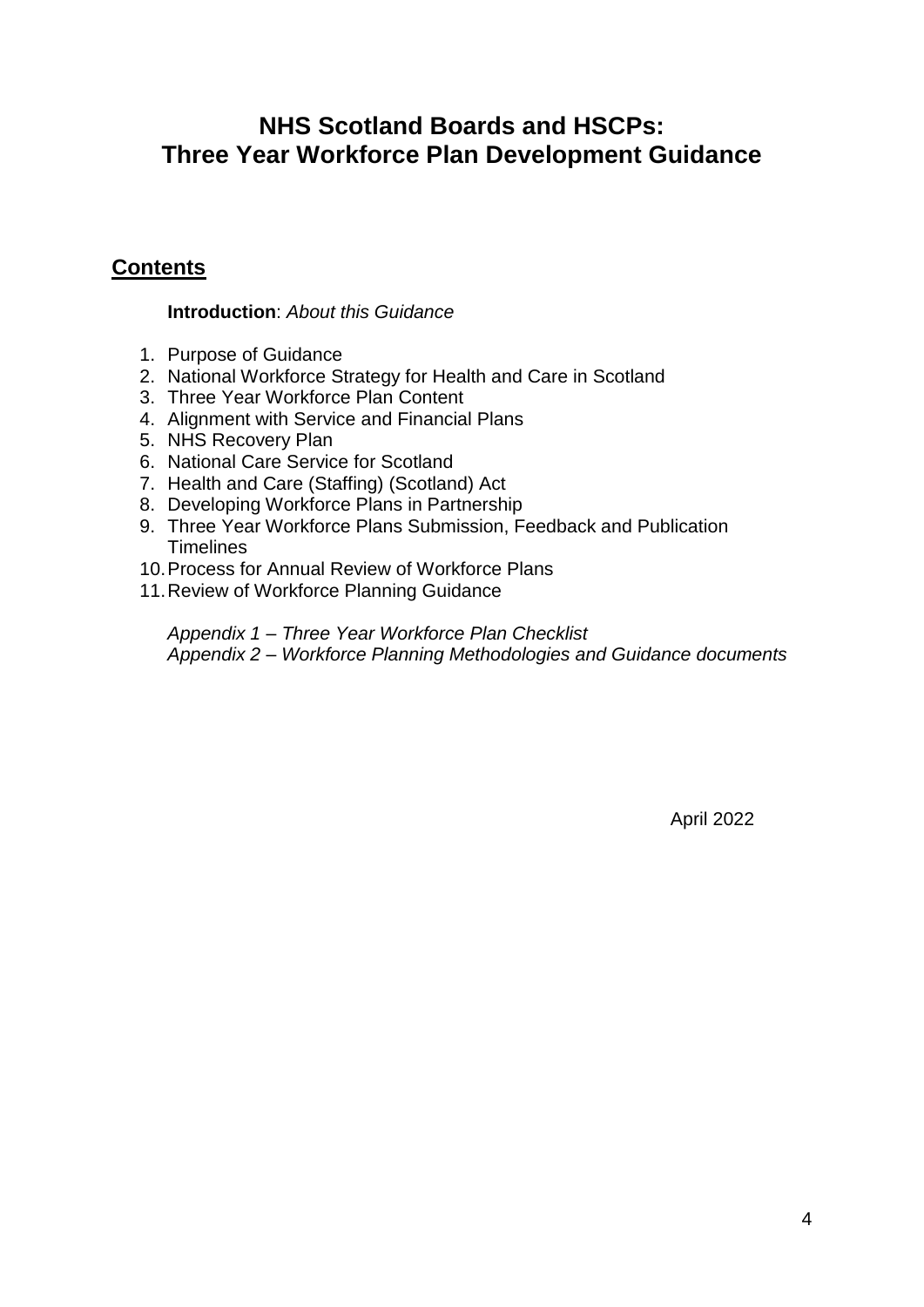# **INTRODUCTION: ABOUT THIS GUIDANCE**

This document provides guidance to NHS Boards and HSCPs on completion of their Three Year Workforce Plans, for submission by **31 July 2022**, and for publication on organisations' websites by **31 October 2022**.

This guidance follows the March publication of the National Workforce Strategy for Health and Care, and should be read alongside the NHS Recovery Plan published in August 2021.

Although plans for social care reform are still in development, Three Year Workforce Plans should address the need to achieve a sustainable social care workforce, leading to the introduction of a National Care Service for Scotland.

NHS Boards and HSCPs are asked to assess upcoming workforce demand and need in their Three Year Workforce Plans, taking into account:

- their current workforce (undertaking a gap analysis comparing demand analysis with current workforce);
- their assessment of workforce needs to fill the gap;
- and an action plan to address the gap predicated on the Five Pillars of the **Strategy**

NHS Boards and HSCPs should:

**Reflect the local workforce implications of the National Workforce Strategy (Recovery, Growth and Transformation) by describing:**

- Short-term (12 months) workforce drivers focusing on recovery and remobilisation of local health and care services;
- Medium-term (12-36 months) workforce drivers focusing on sustaining growth and supporting longer term transformation;
- Outcomes of local establishment gap analysis comparing demand for future staff with current workforce numbers and skills; and in three year plans;
- Profile the numbers of staff and new roles required to achieve the above.

**Use the 5 Pillars in the Workforce Strategy (Plan, Attract, Train, Employ, Nurture) as a framework in Three Year Workforce Plans, to:**

- Detail the actions which organisations will take to recruit and train staff in sufficient numbers to deliver the future workforce;
- Describe the current workforce and issues affecting the quality of staff experience, wellbeing and actions to support the retention of current staff;
- Identify any short/medium-term risks to service delivery in meeting projected workforce requirements and outline actions in place to mitigate shortfalls.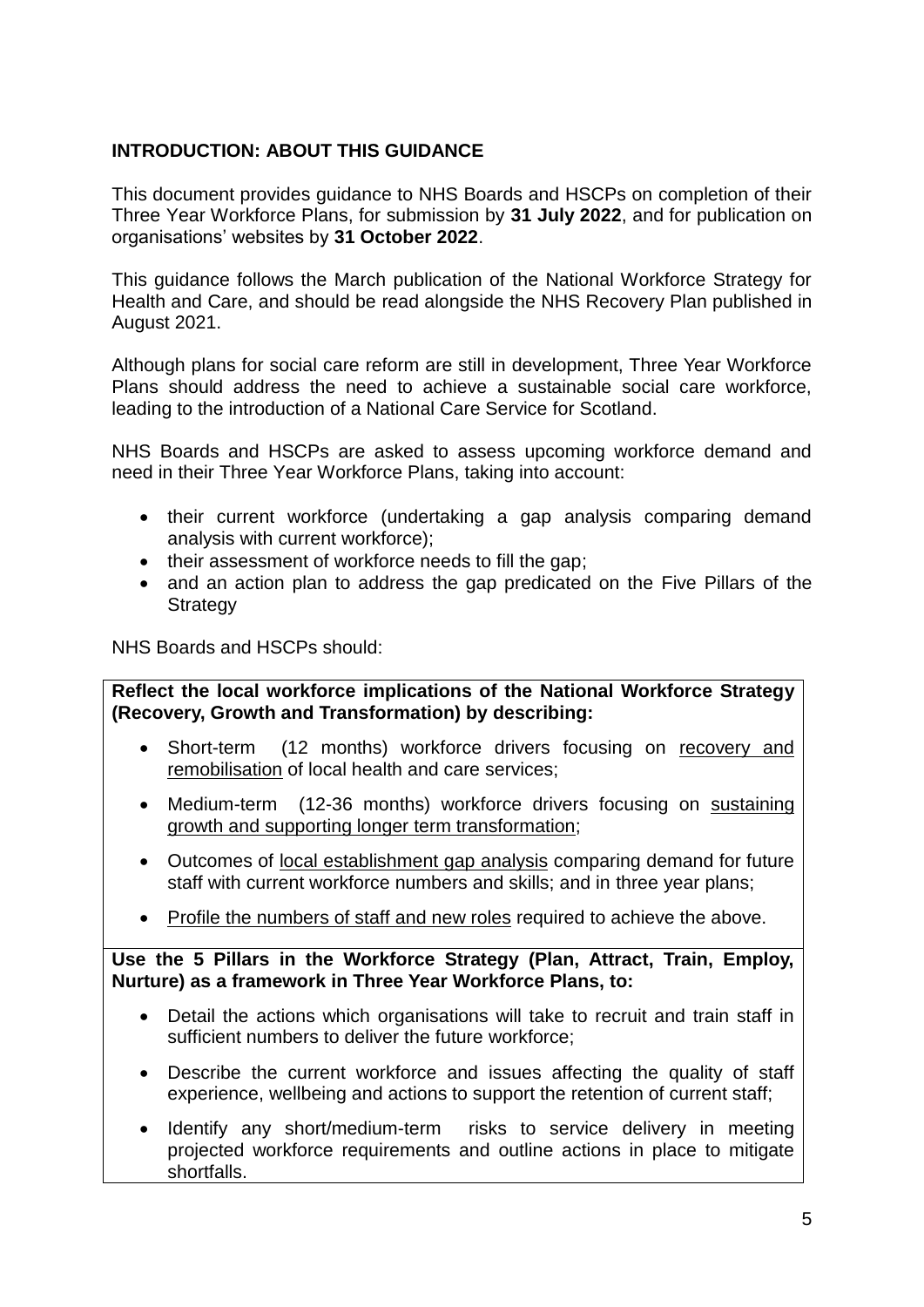While Three Year Workforce Plans are an important element of organisations' local plans (including service and financial plans), they should also inform national developments, providing workforce planning information to support Scottish Ministers' decisions on health and social care services. A checklist of content is suggested at **Appendix 1** to support local organisations in achieving this balance.

NHS Boards and HSCPs should ensure that their workforce planning uses an approach which best meets their individual organisational needs. Further guidance on workforce planning methodologies and supporting tools currently in use across local authorities, the third and independent sector, and NHSScotland is set out at **Appendix 2**.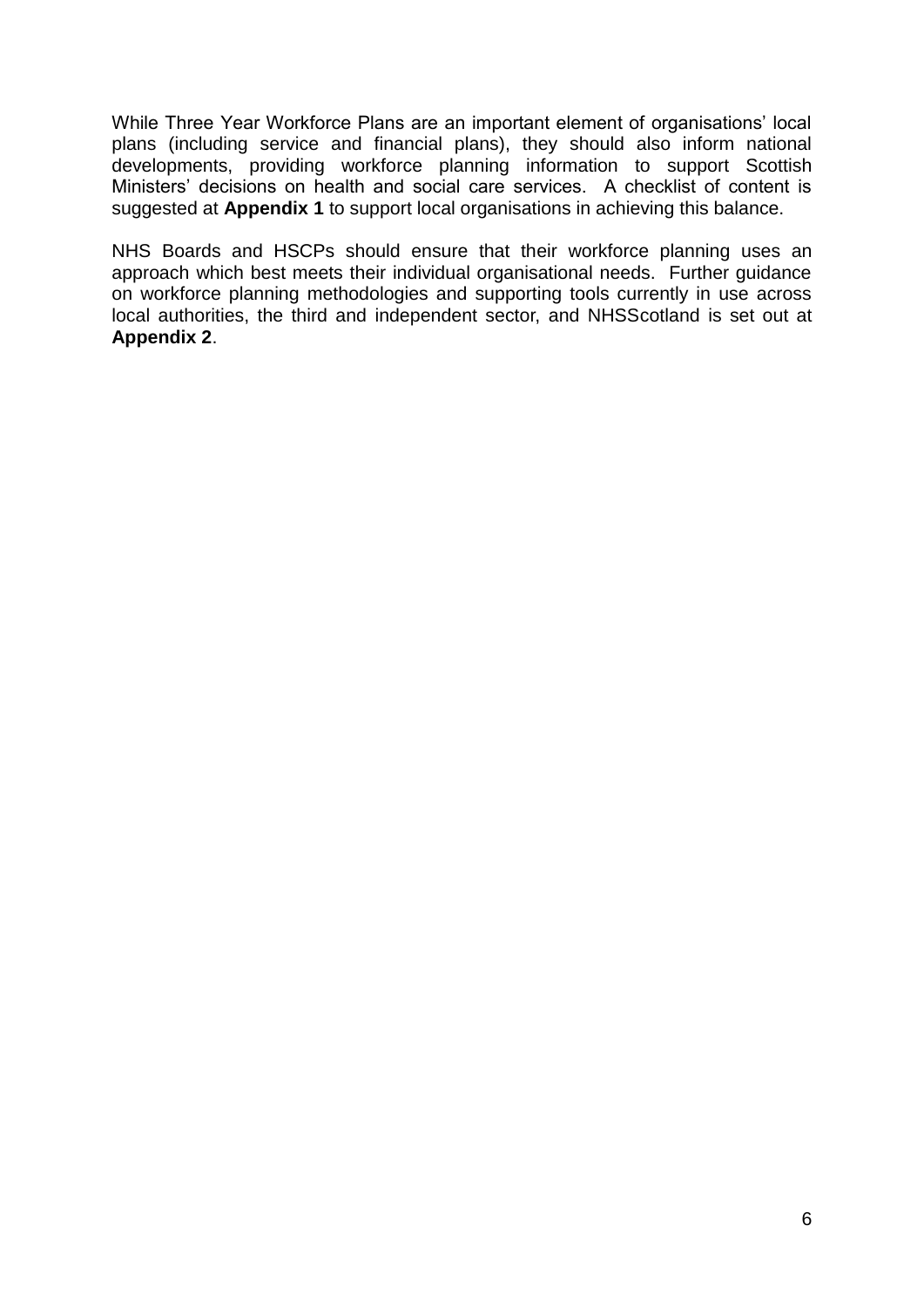# **1. PURPOSE OF GUIDANCE**

1.1 The purpose of this guidance is to support a consistent and collaborative approach to the development of local Three Year Workforce Plans by NHS Boards and Integration Authorities (though Health and Social Care Partnerships), across an integrated landscape.

1.2 Following publication of the National Workforce Strategy in March 2022<sup>1</sup>, this guidance provides further advice on the process for development and submission of Three Year Workforce Plans and sets out the main aspects that NHS Boards and HSCPs should consider.

1.3 In developing Three Year Workforce Plans, NHS Boards and HSCPs should provide workforce planning information aligning local activity with the Strategy. Using the "5 Pillars" identified in the Strategy (Plan, Attract, Train, Employ, Nurture) they should clearly outline actions to address these objectives at a local level.

#### **What this Guidance will be used for**

- 1.4 Three Year Workforce Plans will inform Scottish Ministers' decisions on:
	- planned future models of care for health and social care services:
	- aggregating local workforce needs into a national picture of workforce demand and supply requirements; and
	- national approaches supporting the recruitment, training, and retention of a skilled and sustainable workforce.

1.5 It is imperative that organisations respond to each of the key questions set out in the ensuing sections as fully as possible, including quantitative detail throughout and clear narrative assessment.

1.6 Three Year Plans will also inform the Strategy's commitment<sup>2</sup> to build a national projected growth trajectory based on the Medium-term Financial Framework. This will help achieve better understanding, for example, of the linkages between staffing capacity and affordability and modelling around pay, terms and conditions.

1.7 A suggested checklist for Three Year Workforce Plan content is attached to this guidance in **Appendix 1**.

1.8 NHS Boards and HSCPs should ensure that workforce planning uses an approach which best meets their individual organisational needs. Workforce planning methodologies and tools currently in use across local authorities, the third and independent sector, and NHSScotland are set out at **Appendix 2**.

1

<sup>1</sup> National Workforce Strategy<https://www.gov.scot/isbn/9781804350058>

<sup>2</sup> Page 45, National Workforce Strategy, "We will, for the first time, publish our indicative projections for Health and Social Care Workforce growth later this year. This will allow us to expressly incorporate evidence from a range of sources, including Three Year Workforce Plans and the forthcoming revised Medium-Term Financial Framework. We will review these projections annually, in line with new and emerging evidence."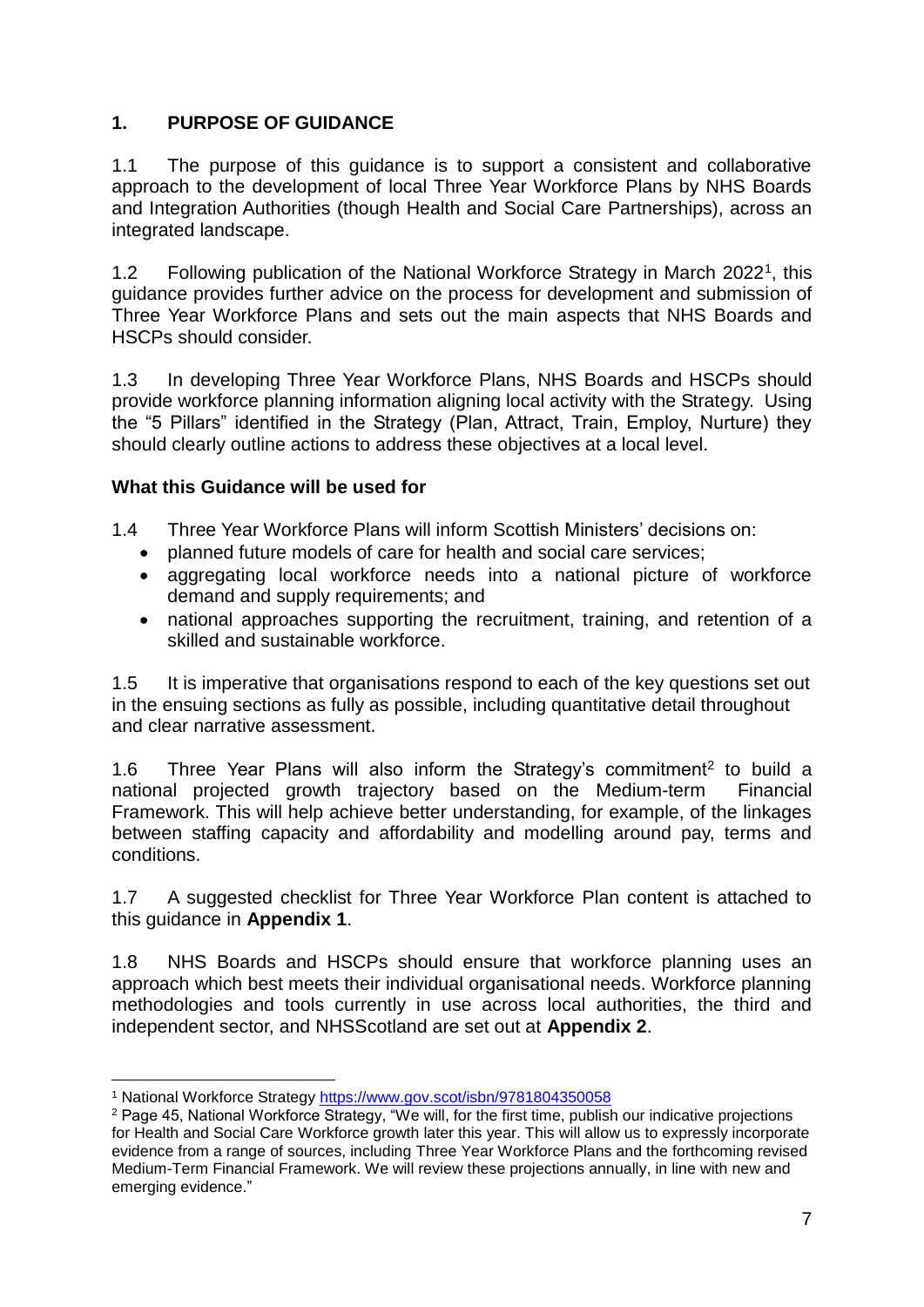# **2. NATIONAL WORKFORCE STRATEGY**

2.1 The National Workforce Strategy for Health and Social Care in Scotland published in March 2022 sits within a wider planning landscape, supported at local level by NHS Boards' and HSCPs' Strategic, Operational, Financial and Workforce Plans:



2.2 The Strategy includes the following vision:

**"A sustainable, skilled workforce with attractive career choices and fair work where all are respected and valued for the work they do"**

focuses on three objectives:

- **Recovery**
- **Growth**
- **Transformation**

and sets out "Five Pillars of the workforce journey":

- **Plan** supporting evidence-based workforce planning;
- **Attract** using domestic and ethical international recruitment to attract the best staff into health and care employment in Scotland;
- **Train** supporting staff through education and training to equip them with the skills required to deliver the best quality of care;
- **Employ** making health and social care organisations "employers of choice" by ensuring staff are, and feel, valued and rewarded;
- **Nurture** creating a workforce and leadership culture focusing on the health and wellbeing of all staff.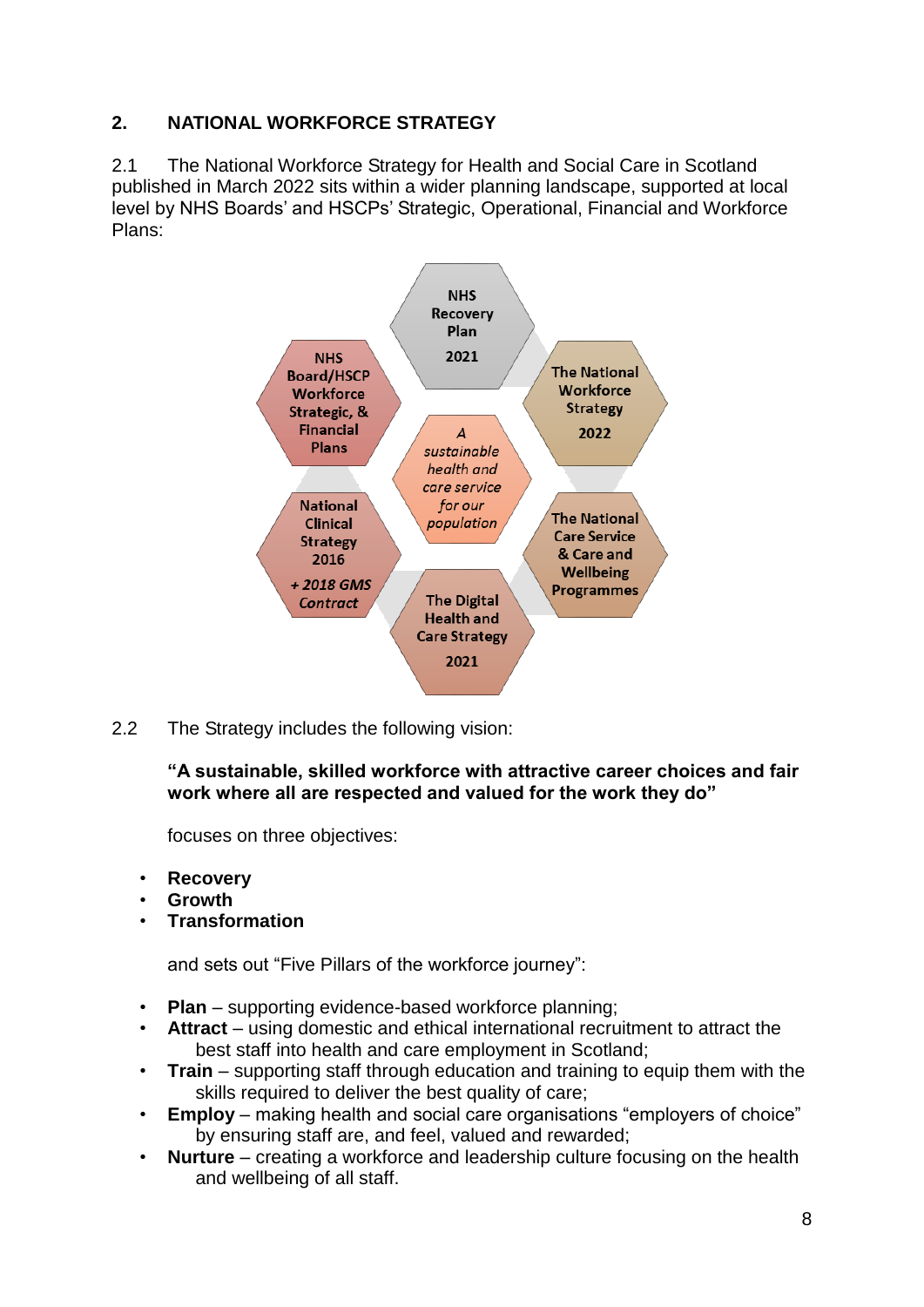# **3. THREE YEAR WORKFORCE PLAN CONTENT**

#### 3.1 **To support the Strategy, Three Year Workforce Plans must respond to the following four questions:**

- i. What are your current service demands (including recovery requirements and projected Board/HSCP) population health needs), and the workforce requirements associated with these?
- ii. What is your current staffing profile (including quantitative detail)?
- iii. What is the establishment gap between projected service demand and your current staffing profile?
- iv. What actions are you taking at a local level, in accordance with the 5 pillars of workforce set out in the Strategy, to support service growth and transformation, in line with your gap analysis (as set out at iii. above)?

Organisations are expected to provide a sufficient level of detail in their responses to fully reflect their key local challenges and priorities. They should align their action planning with recovery objectives and new resource allocations, and prioritise actions accordingly.

#### **3.2 Using the Five Pillars in the Strategy, Three Year Plans should:**

- Detail actions to attract, recruit and train staff in sufficient numbers to deliver the future workforce in the context of changing local workforce demography reflecting local, national and international employment markets;
- Describe the current workforce and issues affecting the quality of staff experience, wellbeing and actions to support the retention of current staff;
- Identify short/medium-term risks to service delivery in meeting projected workforce requirements, and outline mitigating actions including service design and implementation of new technology-enabled care;

### **4. ALIGNMENT WITH SERVICE AND FINANCIAL PLANS**

4.1 A key aim of the national approach to workforce planning is to ensure a robust and aligned approach across workforce, operational service and financial planning. Three Year Workforce Plans should therefore align with local service priorities identified in Medium-term Operational Plans (incorporating Board Annual Delivery Plans for 2022/23). These plans will be developed in partnership with Integration Authorities and submitted to the Scottish Government at the end of July 2022.

4.2 Three Year Workforce Plans should also align with local Financial Plans and financial planning assumptions, reflecting appropriately any issues of affordability in achieving the required future workforce.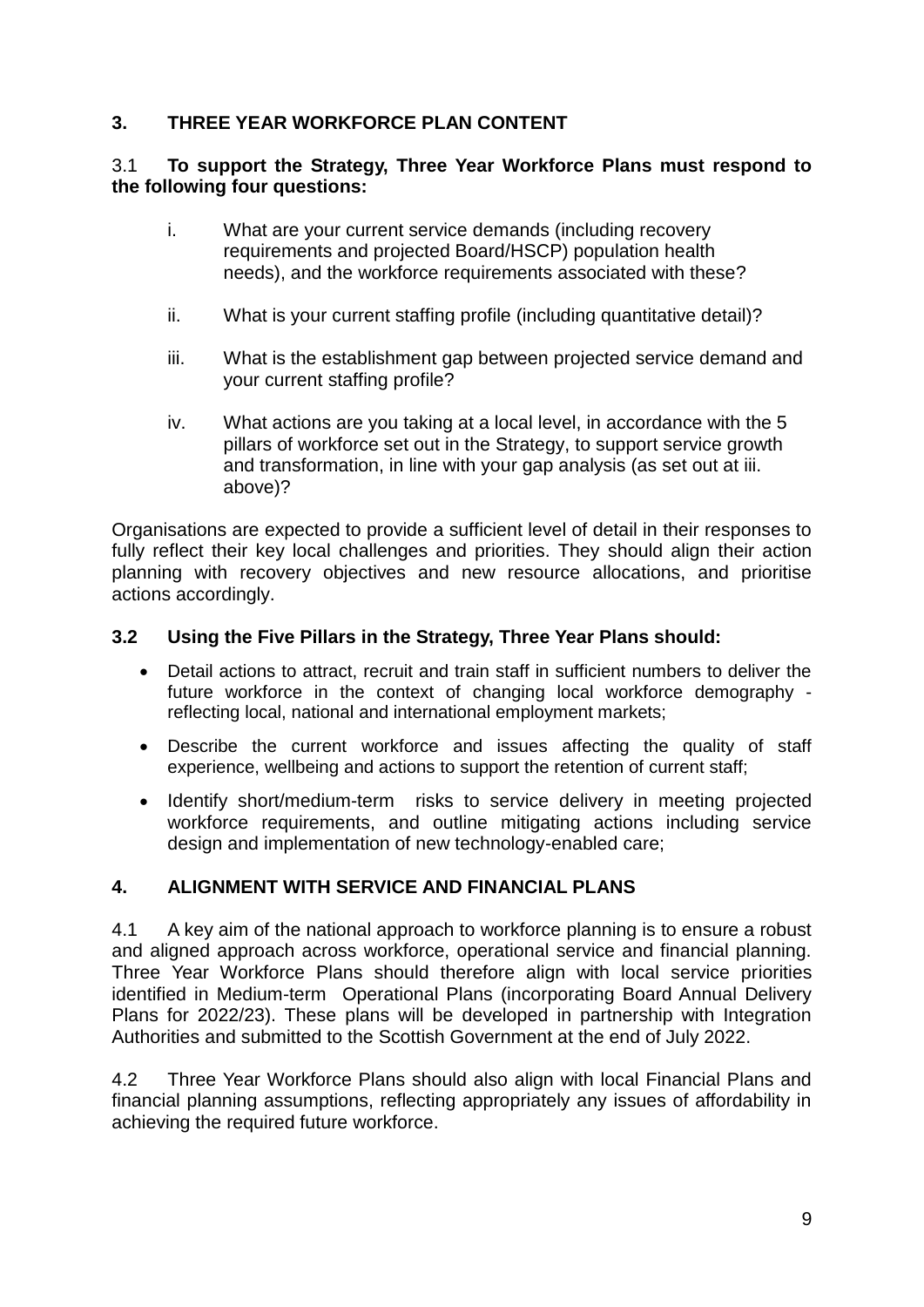# **5. NHS RECOVERY PLAN**

5.1 The Scottish Government published the **NHS Recovery Plan<sup>3</sup>** in August 2021 which set out key ambitions aimed at addressing the backlog of care across the next five years while maintaining continued delivery of high quality health and care.

5.2 NHS Boards and HSCPs should ensure Three Year Plans reflect workforce implications associated with the priority areas outlined in the Recovery Plan i.e. Social, Primary & Community Care, Planned Care (including Outpatients and Diagnostics), Cancer Care, Unscheduled Care and Mental Health services.

# **6. NATIONAL CARE SERVICE FOR SCOTLAND**

6.1 The Scottish Government's proposals for the development of a National Care Service (NCS)<sup>4</sup> recognise the significant challenges facing social care in Scotland, exacerbated by the Covid-19 pandemic.

6.2 Although the scope and nature of social care reform is still in development, Three Year Workforce Plans (particularly for HSCPs) should consider workforce implications of ongoing social care demand in advance of the development of a National Care Service. Based on organisations' existing service provision responsibilities, they should describe their projected workforce needs across social care and social work services in the short and medium-term s.

# **7. HEALTH AND CARE (STAFFING) (SCOTLAND) ACT**

7.1 Progress is continuing on measures within the Health and Care (Staffing) (Scotland) Act, with the Scottish Government (SG) continuing to fund the Healthcare Staffing Programme (HSP) through Healthcare Improvement Scotland (HIS), and the Safe Staffing Programme (SSP) through the Care Inspectorate. HIS and Chief Nursing Officer Directorate (CNOD) have also developed a number of real-time staffing resources (for use during Covid-19), which will inform further developments.

7.2 HIS has developed a Self-Assessment Template to support NHS Boards in preparations for implementing the Act and its reporting requirements once in force. Feedback from testing indicates that this is a useful tool, both for external reporting to Scottish Government and internal reporting within local Health Boards.

7.3 A care management safety huddle tool<sup>5</sup> developed during the pandemic for use in care homes for older people is being used by HSCPs and others to mitigate identified risk. The tool is also informing the Care Inspectorate's approach to developing workload tools for social care.

<sup>1</sup> <sup>3</sup> NHS Recovery Plan 2021-2026 [NHS Recovery Plan 2021-2026 \(www.gov.scot\)](https://www.gov.scot/binaries/content/documents/govscot/publications/strategy-plan/2021/08/nhs-recovery-plan/documents/nhs-recovery-plan-2021-2026/nhs-recovery-plan-2021-2026/govscot%3Adocument/nhs-recovery-plan-2021-2026.pdf)

<sup>4</sup> National Care Service - Social care - [gov.scot \(www.gov.scot\)](https://www.gov.scot/policies/social-care/national-care-service/)

<sup>&</sup>lt;sup>5</sup> Safety Huddle Care Management Tool - update for Care Inspectorate newsletter -Final\_20\_August\_2020.pdf (careinspectorate.com)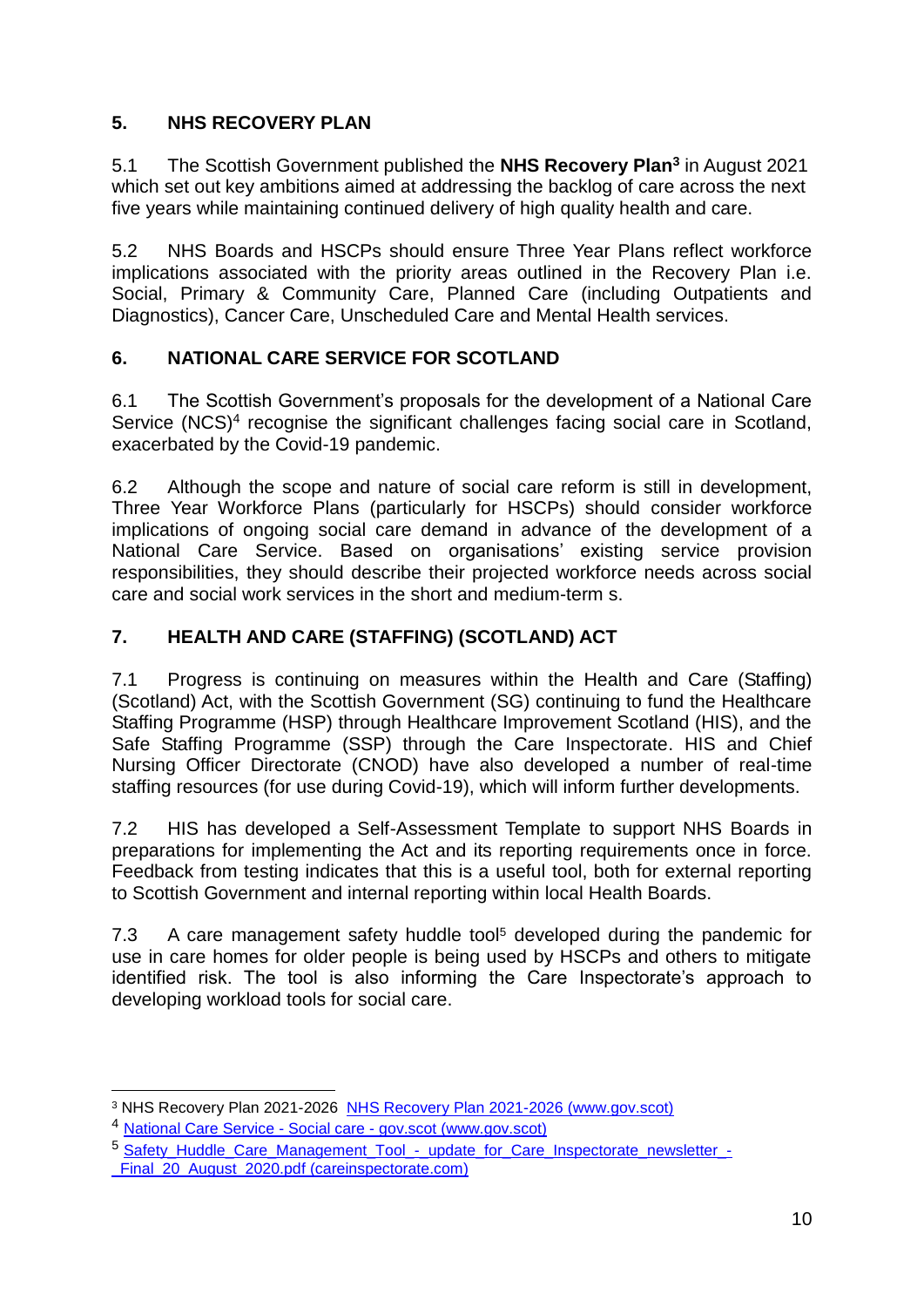7.4 NHS Boards and HSCPs should use all available workforce modelling tools to inform their assessments of projected workforce demand in Three Year Workforce Plans.

# **8. DEVELOPING PLANS IN PARTNERSHIP**

8.1 NHS Board and HSCP workforce planning leads should develop their Three Year Plans in partnership with stakeholders (including those in third and independent sectors and in primary care) and Trade Unions, to present an aligned and cohesive picture of health and care workforce need across their geographic areas.

8.2 There are also strong interconnections between strategic commissioning, service procurement and workforce planning. To support longer term workforce planning, third and independent sector providers will need strategic commissioning and workforce plans to be clear about what kind of care and support will be required, in order that they can plan and develop their workforce appropriately.

# **9. SUBMISSION, FEEDBACK AND PUBLICATION TIMESCALES**

9.1 The timescales below align as far as possible with other extant requirements of NHS Boards and Integration Authorities:

- **By end July 2022:** Three Year Workforce Plans should be submitted in draft to the National Health and Social Care Workforce Plan Programme Office [WFPPMO@gov.scot](mailto:WFPPMO@gov.scot)
- **By end August 2022**: Draft Three Year Workforce Plans will be reviewed and feedback provided by Scottish Government;
- **By end October 2022**: Three Year Workforce Plans to be published on organisations' websites with electronic side copy to the email link above.

### **10. ANNUAL REVIEW OF WORKFORCE PLANS**

10.1 NHS Boards and HSCPs will require to review and update their Workforce Plans annually in the years between publication of full Three Year Plans. This will not require full new Workforce Plans and should reflect progress on actions and workforce planning assumptions.

10.2 Annual revisions to Workforce Plans should be submitted to the Scottish Government [WFPPMO@gov.scot](mailto:WFPPMO@gov.scot) and updated Plans published on organisations' websites by the end of October each calendar year.

### **11. REVIEW OF WORKFORCE PLANNING GUIDANCE**

11.1 Scottish Ministers strongly support the role of clear and consistent guidance in supporting employers to improve and integrate workforce planning so it fully informs and addresses national as well as local responses to demand. They recognise the need for more consistent linkage between workforce, service and financial planning, as well as commissioning processes.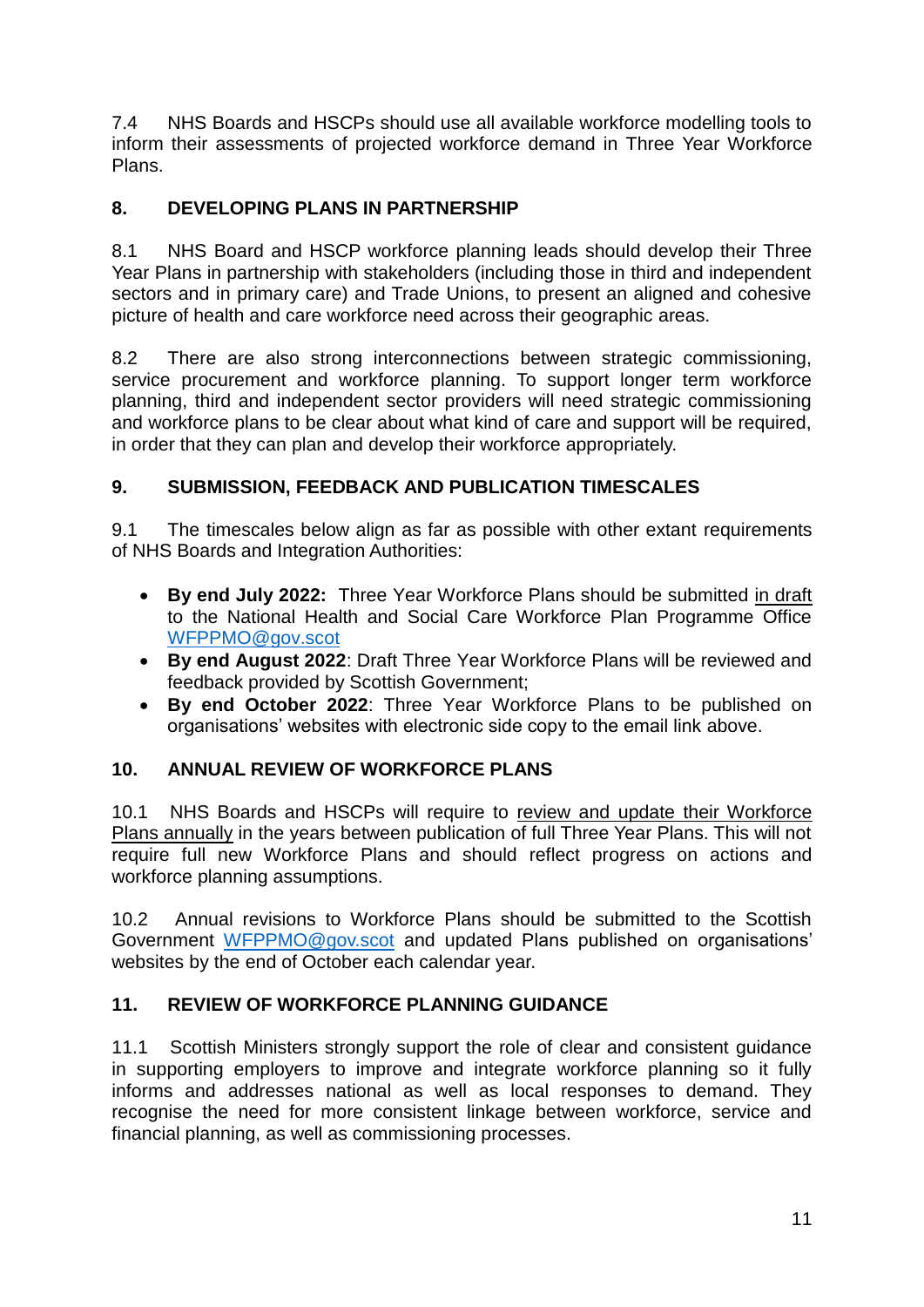11.2 While this Guidance relates to the submission of Three Year Workforce Plans, existing guidance on wider workforce planning will be revised to reflect this document and other developments including those on the Health and Care (Staffing) (Scotland) Act and the National Care Service for Scotland and published in due course.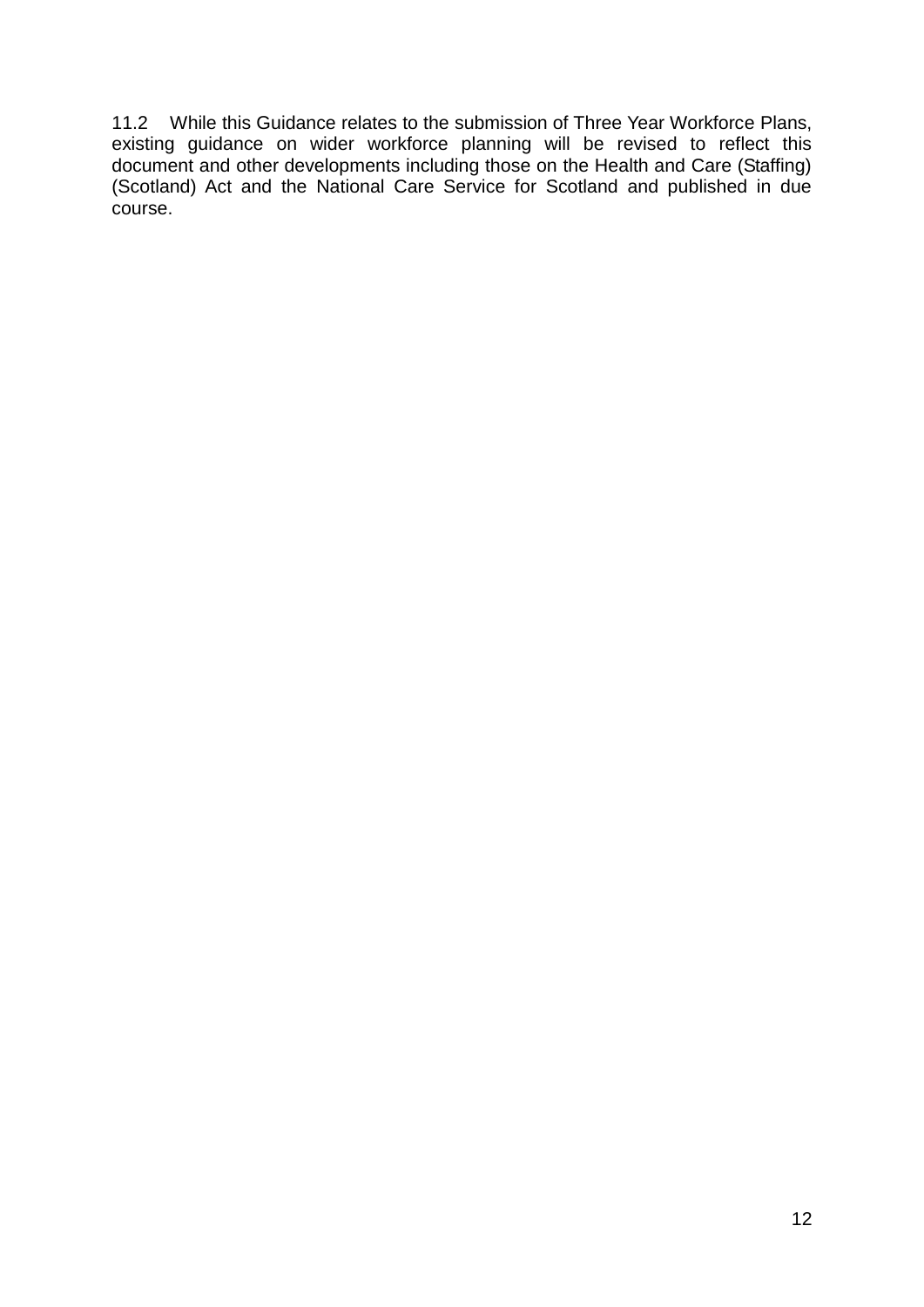# **Appendix 1**

# **THREE YEAR WORKFORCE PLAN – INDICATIVE CONTENT CHECKLIST**

| <b>Heading</b>                  | <b>Indicative Workforce Plan Content</b>                                                                                                                                              | <b>Yes</b> | <b>No</b> | n/a |
|---------------------------------|---------------------------------------------------------------------------------------------------------------------------------------------------------------------------------------|------------|-----------|-----|
| <b>Methodology</b>              | Our Workforce Plan has been developed using a<br>methodology appropriate to the organisation's<br>needs.                                                                              |            |           |     |
| <b>Partnership</b>              | Our Workforce Plan describes the process for                                                                                                                                          |            |           |     |
| Working                         | developing the three year plans.                                                                                                                                                      |            |           |     |
|                                 | A Responsible Officer has been appointed to<br>development, submission<br>ensure the<br>and<br>publication of our Three Year Workforce Plans in<br>line with the timescales outlined. |            |           |     |
|                                 | Our Workforce Plan reflects discussions with                                                                                                                                          |            |           |     |
|                                 | stakeholders, including:<br><b>Local Service Planning Leads</b><br>$\bullet$                                                                                                          |            |           |     |
|                                 | <b>Financial Planning Leads</b><br>$\bullet$                                                                                                                                          |            |           |     |
|                                 | <b>Trades Unions</b><br>$\bullet$                                                                                                                                                     |            |           |     |
|                                 | NHS/Local Authority/HSCP Workforce<br>$\bullet$                                                                                                                                       |            |           |     |
|                                 | <b>Planning Leads</b>                                                                                                                                                                 |            |           |     |
|                                 | Social work/social care Leads<br>$\bullet$                                                                                                                                            |            |           |     |
|                                 | Professional lead officers, including<br>$\bullet$                                                                                                                                    |            |           |     |
|                                 | Nursing and Medical Directors, AHP                                                                                                                                                    |            |           |     |
|                                 | Directors and Healthcare Science Leads                                                                                                                                                |            |           |     |
|                                 | <b>HR Leads</b><br>٠                                                                                                                                                                  |            |           |     |
|                                 | Third and Independent Sector                                                                                                                                                          |            |           |     |
|                                 | Representatives<br><b>Primary Care Contractor Representatives</b>                                                                                                                     |            |           |     |
|                                 | Other identified stakeholders                                                                                                                                                         |            |           |     |
|                                 | Our Workforce Plan development process has                                                                                                                                            |            |           |     |
|                                 | support<br>from<br>the<br>organisation's<br>senior                                                                                                                                    |            |           |     |
|                                 | management team.                                                                                                                                                                      |            |           |     |
| <b>Alignment with</b>           | Our Workforce Plan aligns with other local                                                                                                                                            |            |           |     |
| other strategic<br>documents    | strategic, service and financial plans.                                                                                                                                               |            |           |     |
|                                 | Our Workforce Plan reflects service priorities<br>identified in our:                                                                                                                  |            |           |     |
|                                 | Medium-term Operational Plans<br>(incorporating Board Annual Delivery Plans<br>for 2022/23)<br><b>Strategic Plans</b>                                                                 |            |           |     |
|                                 | Our Workforce Plan reflects our local Financial<br>Plan assumptions and affordability in achieving the                                                                                |            |           |     |
|                                 | required future workforce.                                                                                                                                                            |            |           |     |
| <b>Planning the</b><br>required | Our Workforce Plan describes how the workforce<br>will support recovery, growth and transformation.                                                                                   |            |           |     |
| workforce                       | Our Workforce Plan analyses the health and care<br>needs of the population and identifies the impact<br>on local workforce demand.                                                    |            |           |     |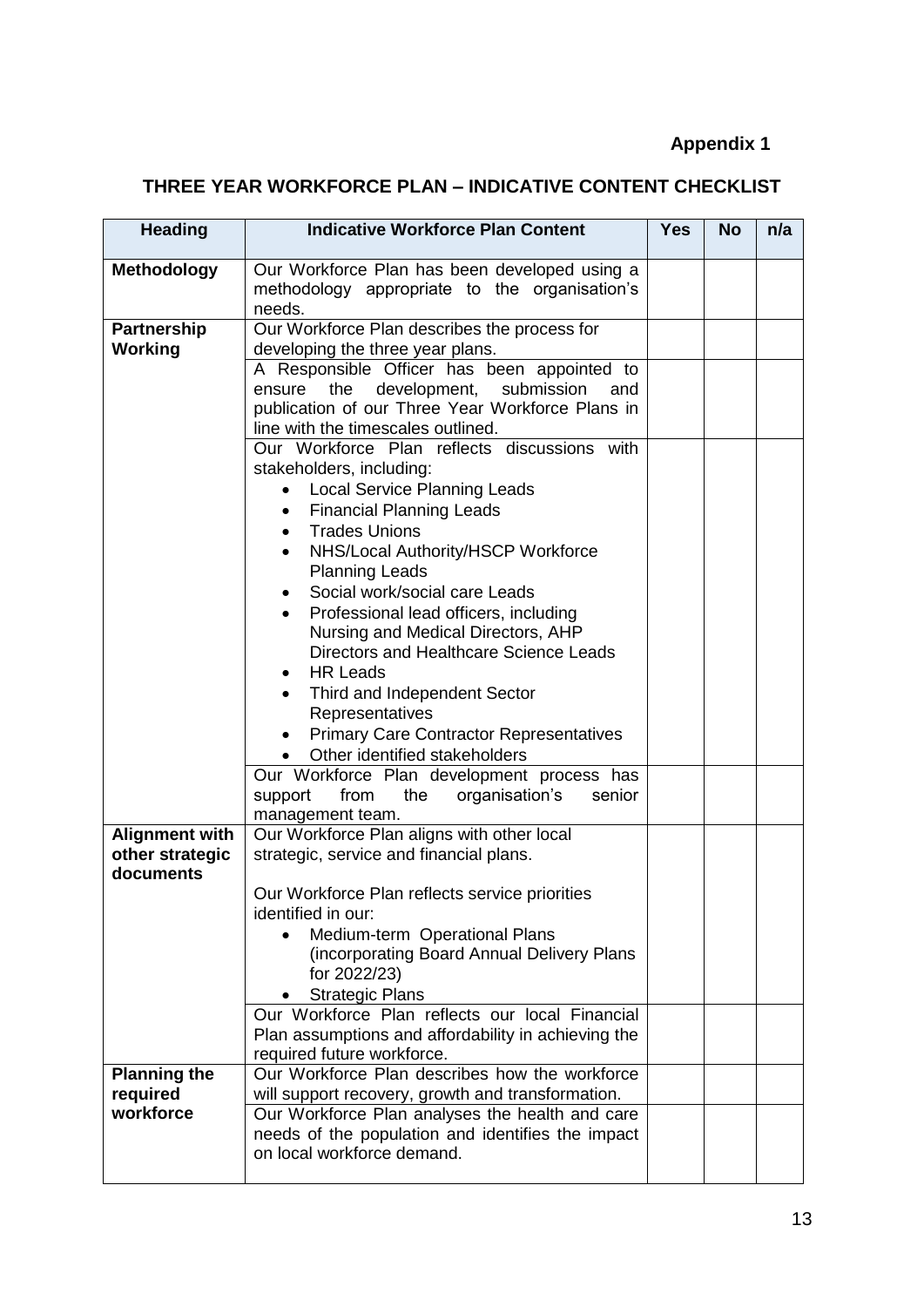|                 | Our Workforce Plan has considered internal and                                            |  |  |
|-----------------|-------------------------------------------------------------------------------------------|--|--|
|                 | external environments and how they may impact                                             |  |  |
|                 | on our services and workforce.                                                            |  |  |
|                 |                                                                                           |  |  |
|                 | Our Workforce Plan has been informed by the use                                           |  |  |
|                 | of available national workforce planning and                                              |  |  |
|                 | workload tools.                                                                           |  |  |
|                 | Our Workforce Plan describes and summarises                                               |  |  |
|                 | the workforce required in the short (12 months)                                           |  |  |
|                 | and medium-term (36 months) to deliver the key                                            |  |  |
|                 | service recovery and growth priorities, outlining                                         |  |  |
|                 | Required staff numbers (FTE/WTE)                                                          |  |  |
|                 |                                                                                           |  |  |
|                 | Job Families and Professional Roles                                                       |  |  |
|                 | Our Workforce Plan analyses our current<br>workforce profile and considered the impact of |  |  |
|                 |                                                                                           |  |  |
|                 | Age profiles and retiral projections                                                      |  |  |
|                 | Leavers and turnover projections                                                          |  |  |
|                 | Our Workforce Plan contains an                                                            |  |  |
|                 | analysis/description of the establishment gap                                             |  |  |
|                 |                                                                                           |  |  |
|                 | between the projected future workforce need and                                           |  |  |
|                 | current staffing in terms of overall numbers                                              |  |  |
|                 | (WTE/FTE).                                                                                |  |  |
|                 | Our Workforce Plan considers options to meet                                              |  |  |
|                 | required workforce demand (e.g. increased supply,                                         |  |  |
|                 | improved productivity, demand suppression                                                 |  |  |
|                 | including surge capacity, bank use etc.).                                                 |  |  |
| <b>Action</b>   | Our Workforce Plan details local actions required                                         |  |  |
| <b>Planning</b> |                                                                                           |  |  |
|                 | to achieve necessary changes to the workforce                                             |  |  |
|                 | through:                                                                                  |  |  |
|                 | <b>Domestic Recruitment</b>                                                               |  |  |
|                 | International Recruitment<br>$\bullet$                                                    |  |  |
|                 | Service Redesign<br>$\bullet$                                                             |  |  |
|                 | Role Redesign<br>$\bullet$                                                                |  |  |
|                 | <b>Staff Training and Development</b>                                                     |  |  |
|                 | Our Workforce Plan describes and quantifies                                               |  |  |
|                 |                                                                                           |  |  |
|                 | opportunities to transform the delivery of health                                         |  |  |
|                 | and care services identified or accelerated during                                        |  |  |
|                 | the pandemic $-$ e.g.:                                                                    |  |  |
|                 | • Embedding and extending the role of                                                     |  |  |
|                 | Digital Health and Telecare using                                                         |  |  |
|                 | <b>Virtual/Remote Consultations</b>                                                       |  |  |
|                 | • Virtual Wards                                                                           |  |  |
|                 |                                                                                           |  |  |
|                 | • Hospital @ Home                                                                         |  |  |
|                 | • Extension of MDT (multidisciplinary team                                                |  |  |
|                 | working)                                                                                  |  |  |
|                 | • Opportunities to support Mutual Aid, Joint                                              |  |  |
|                 | and Regional Working.                                                                     |  |  |
|                 | Our Workforce Plan describes areas of workforce                                           |  |  |
|                 | skills development that will be required to support                                       |  |  |
|                 | future models of care/ service.                                                           |  |  |
|                 |                                                                                           |  |  |
|                 | Our workforce plans describe the need for and                                             |  |  |
|                 | development of new posts/new roles/extension of                                           |  |  |
|                 | current duties including:                                                                 |  |  |
|                 |                                                                                           |  |  |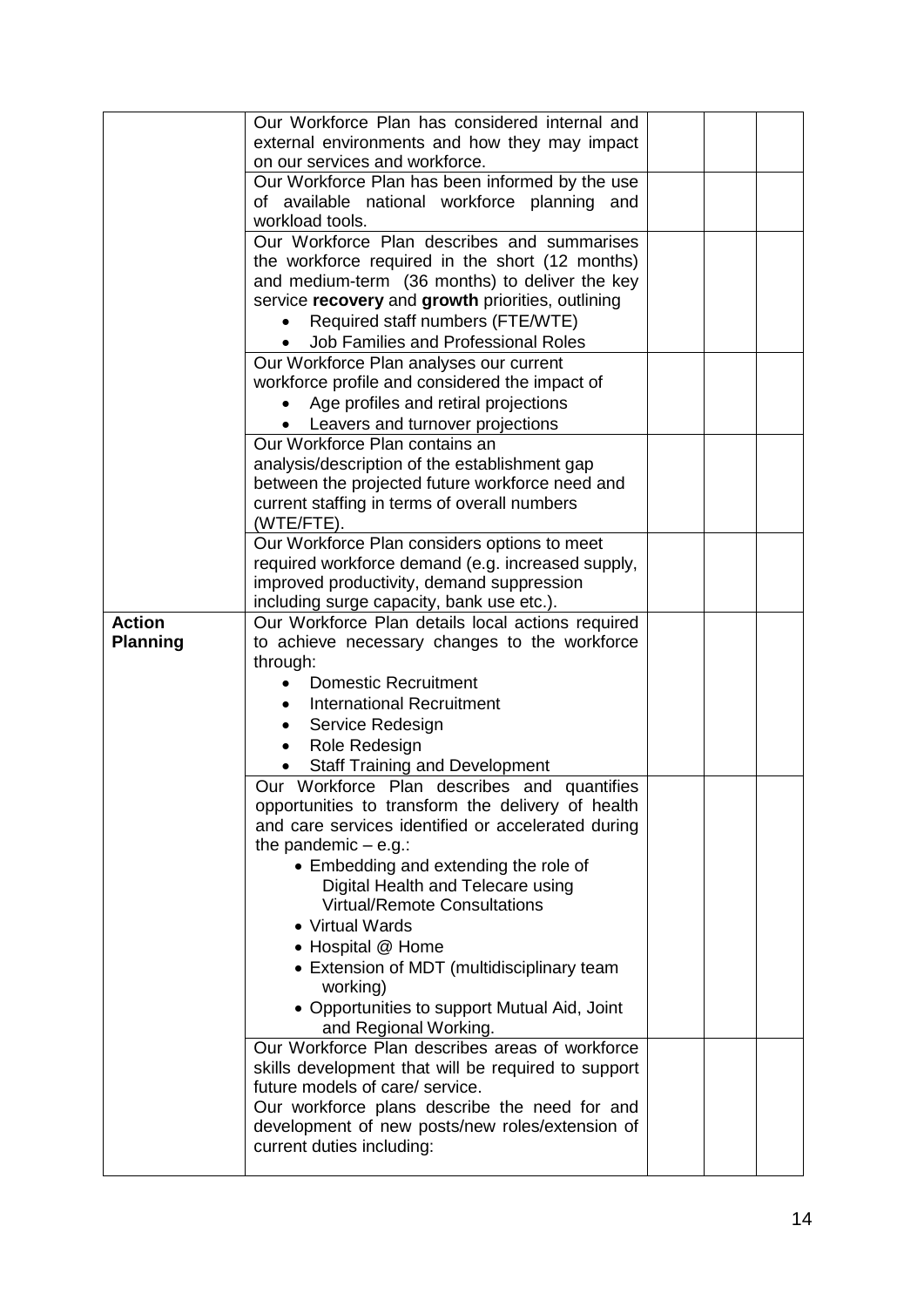|                        | <b>Advanced Practice roles;</b><br>$\bullet$          |  |  |  |  |
|------------------------|-------------------------------------------------------|--|--|--|--|
|                        | <b>Physicians Associates;</b><br>$\bullet$            |  |  |  |  |
|                        |                                                       |  |  |  |  |
|                        | <b>Assistant Practitioners roles;</b><br>$\bullet$    |  |  |  |  |
|                        | <b>Extended Social Care roles in Primary</b>          |  |  |  |  |
|                        | Care and Community settings                           |  |  |  |  |
|                        | Other new roles                                       |  |  |  |  |
| <b>Staff Wellbeing</b> | Our Workforce Plan describes actions supporting       |  |  |  |  |
|                        | the physical and mental wellbeing of our staff.       |  |  |  |  |
|                        | Our Workforce Plan considers workforce diversity      |  |  |  |  |
|                        | and inclusion as a key part of profiling and defining |  |  |  |  |
|                        | future workforce requirements and needs.              |  |  |  |  |
|                        | Our Workforce Plan describes key workforce            |  |  |  |  |
|                        | issues affecting the quality of staff experience, and |  |  |  |  |
|                        | projected impact of these on staff retention.         |  |  |  |  |
| <b>Summary of</b>      | Our Workforce Plan summarises actions being           |  |  |  |  |
| <b>Actions</b>         | taken to address identified workforce challenges      |  |  |  |  |
|                        | Actions being taken align to the Five Pillars of the  |  |  |  |  |
|                        |                                                       |  |  |  |  |
|                        | Workforce Journey contained within the National       |  |  |  |  |
|                        | <b>Workforce Strategy:</b>                            |  |  |  |  |
|                        | Plan                                                  |  |  |  |  |
|                        | Attract                                               |  |  |  |  |
|                        | Train                                                 |  |  |  |  |
|                        | Employ                                                |  |  |  |  |
|                        | <b>Nurture</b>                                        |  |  |  |  |
| <b>Implementing</b>    | Our Workforce Plan identifies key workforce           |  |  |  |  |
| and Reviewing          | targets to be achieved.                               |  |  |  |  |
|                        | Our Workforce Plan describes how/when targets         |  |  |  |  |
|                        | and milestones will be measured.                      |  |  |  |  |